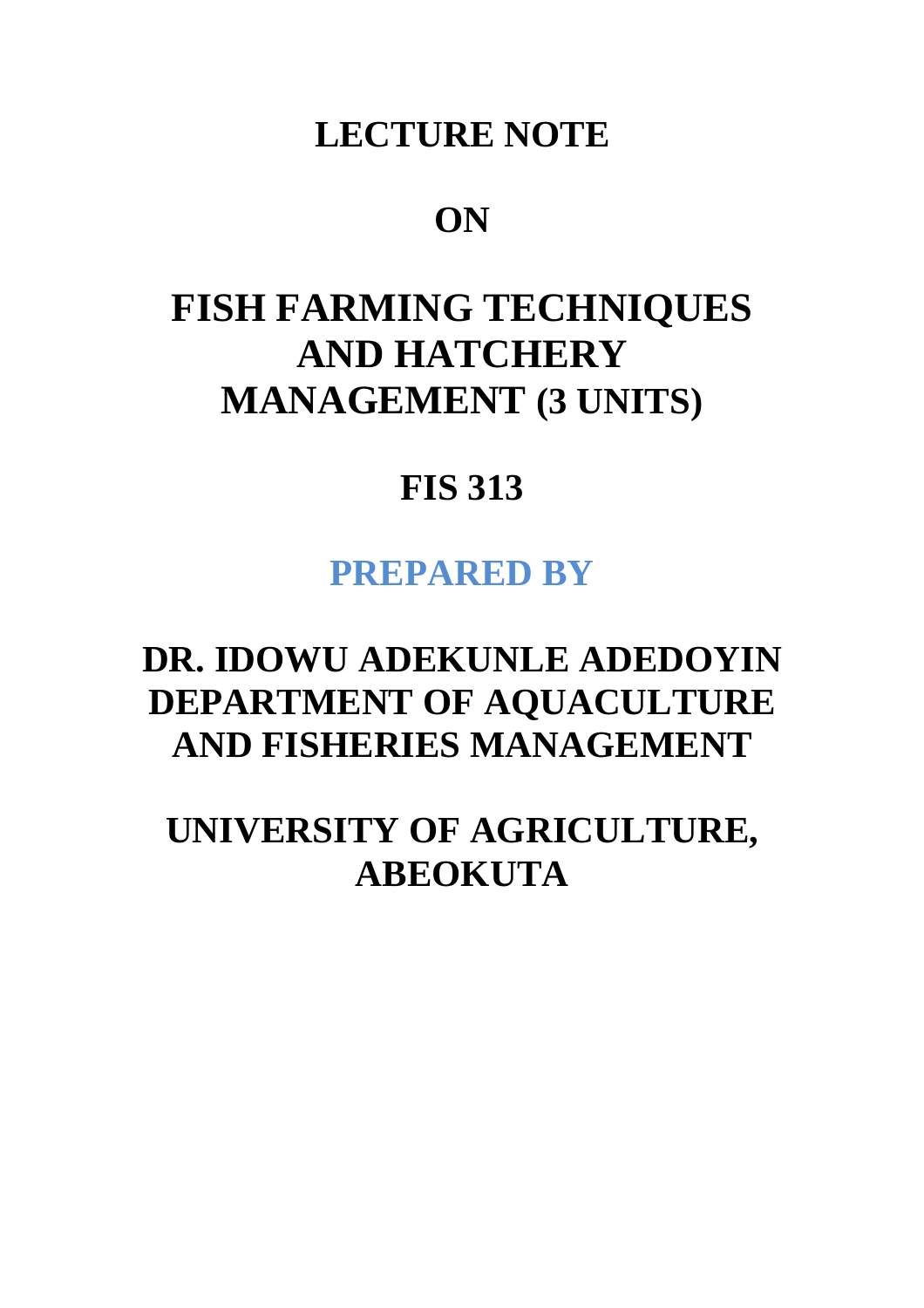#### **FIS 313: Fish Farming techniques and hatchery management (3units)**

#### **Contents**

**Different types of fish culture techniques, monoculture, polyculture, selected breeding, intensive and extensive culture, inland and brackish water in rice field, in floating cages and rafts.** 

#### **Different types of fish culture techniques**

Fish culture techniques can be described from different perspectives. They can be described on the bases of biological, economical and social factors. The type of rearing facilities, technology of production, number of species cultured, type of fish, cultivation stage, geographical origin of cultured species and target market.

#### A **Fish culture technique based on rearing facilities**

- 1. Fish culture in earthen ponds.
- 2. Fish culture in concrete tanks.
- 3. Fish culture in reinforced plastic tanks
- 4. Fish culture in plastic tanks
- 5. Fish culture in wooden troughs or vats
- 6. Fish culture in rearing cages

#### B. **Fish culture techniques based on technology of production**

- 1. Extensive culture system characterised by low stocking density, no input and output of less than 1000 kg/ha/year.
- 2. Semi-intensive culture system characterised by moderately high density, addition of input (fertiliser and feed) Yield around 10,000 kg/ha/year
- 3. Intensive culture system characterised by high stocking density, addition of high input (fertiliser and nutritionally balanced diet), cost of production is generally high with yield above 10,000 kg/ha/year

#### C. **Fish culture technique based on number of species cultured**

1. **Monoculture** – This is the culture of single species of fish in a pond or tank. The culture of *Clarias* only or *Oreochromis niloticus* or Heterotis or Gymnarchus are typical examples of monoculture. The advantage of this method of culture is that it enables the farmer to make feed that will meet the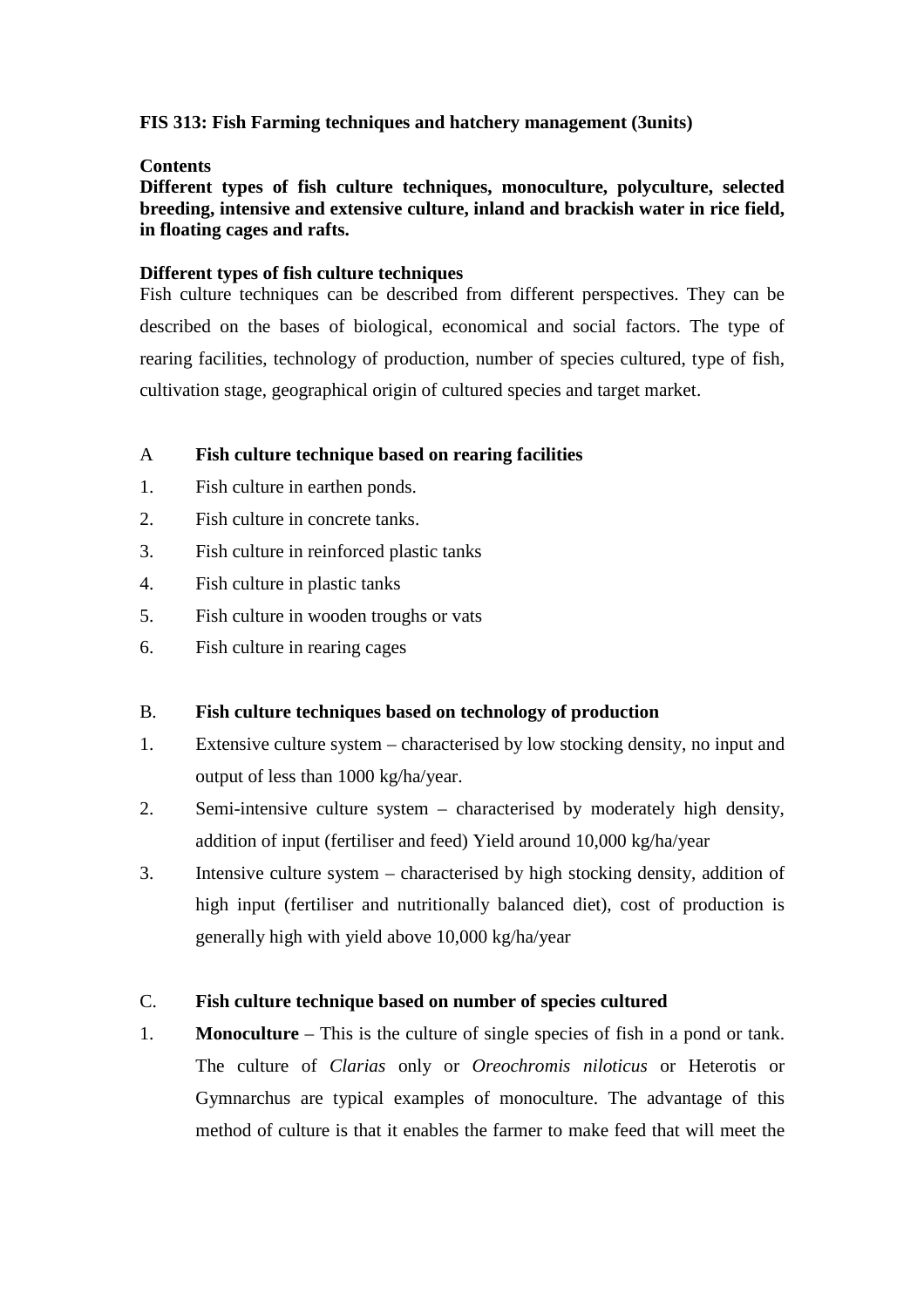requirement of his fish especially in intensive culture system. Fish of different ages can be stocked thereby enhancing selective harvesting.

#### **Polyculture**

This is the culture of two or more species of fish in a pond or tank. It is also a system that grows more than one species of fish from the same trophic level.

#### **Integrated Multi-trophic Aquaculture (IMTA)**

Integrated multi-trophic aquaculture systems mimic natural ecosystems. Here organisms (fish) are present from more than one trophic level and waste products are recycled. An example is cultivating sea weed near mariculture fish pens. Nutrients in the fish waste fertilize algae, which in turn improve water quality for fish.

#### **Mariculture**

In mariculture, fish are grown in pens or mesh cages in habours or sea.

#### **Aquaponics**

It is a combination of aquaculture and hydroponics, two systems that are not new, but share a common problem and concern, TOXIC WATER BUILDUP!! In aquaculture, it is the fish emulsion, with hydroponics, it is the fertilizer water. This toxic water is not good for the fish or the plants. This water must be cleaned from time to time and it cannot be dumped any place in our environment without causing damage.

Aquaculture and hydroponics are systems that compliment each other as a single unit, not as separate units. The fish water is pumped to a greenhouse, which is evenly distributed. The fish water feeds the plants, such as lettuce and tomato's, then filters through a porous material (volcanic cinders in Hawaii) and returns to the fish tank by gravity. Both systems are in a controlled environment, meaning light and temperature are controlled. The primary crop is the vegetable and the fish are secondary, meaning commercially, there is more money and turn around with the vegetables.

The aquaculture is suitable for ornamental fish, prawns, tilapia, catfish bass and escargot snails. We also grow the Hawaiian taro plant in cement pots that are placed